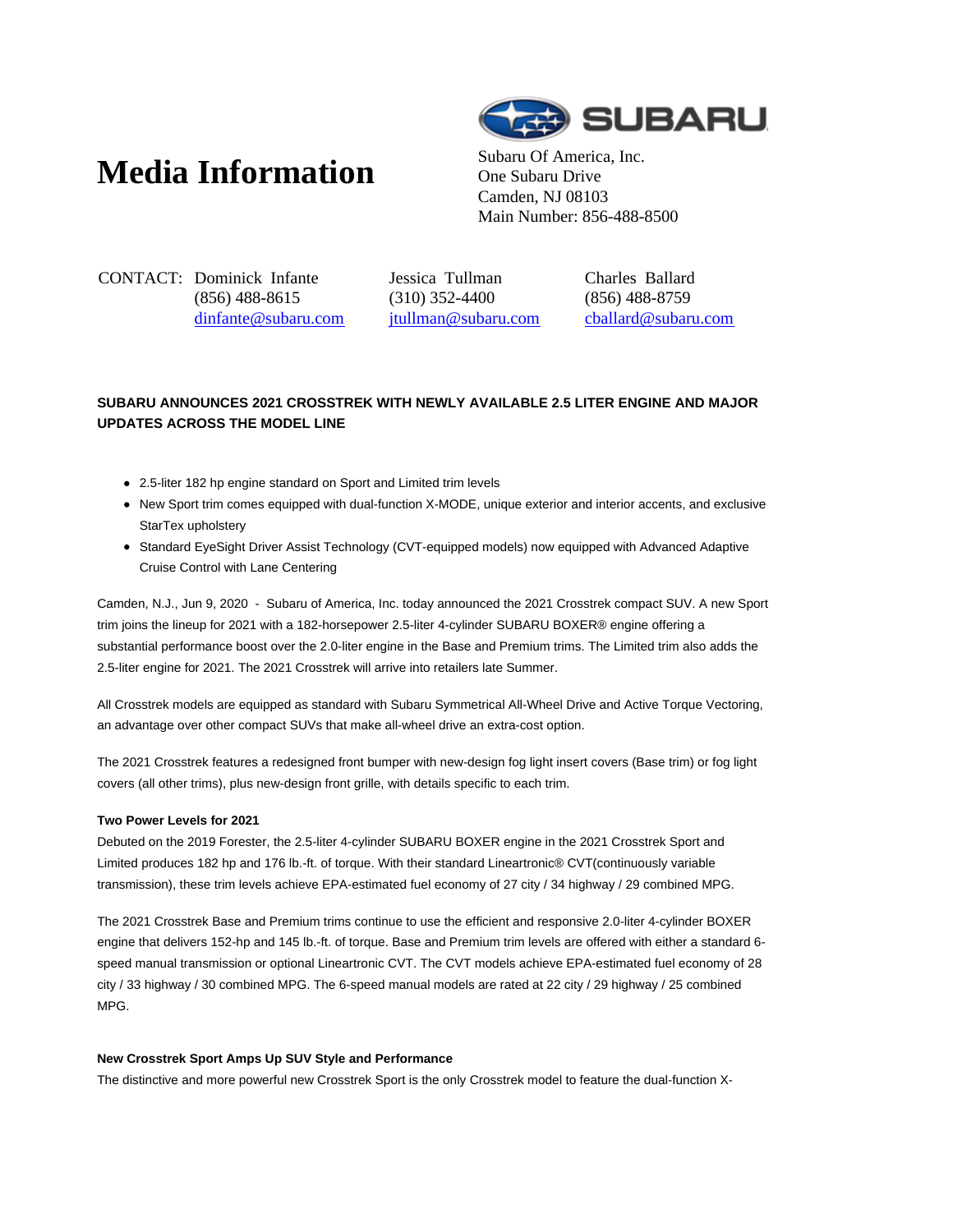MODE® with Hill Descent Control with SNOW/DIRT and DEEP SNOW/MUD selectable settings to optimize AWD performance for difficult weather or road conditions.

The new Sport trim offers unique exterior trim elements that include specific wheel arch moldings, Sport-type 17-inch alloy wheels with dark gray finish, and gunmetal finish for the front grille, side mirrors and badges. The Sport interior equipment includes the Premium trim's content, plus exclusive StarTex™ upholstery with yellow stitching. StarTex upholstery is a lightweight, urethane material manufactured without polyvinyl chloride (PVC), phthalate or chlorine. Also, yellow stitching has been added to the simulated leather door trim panel armrests, leather-wrapped steering wheel, shift boot, multifunction display visor, and center console storage box lid. Carpeted floormats feature the Sport logo and yellow stitching. The backing of the floormats is made from 25 percent recycled polyethylene terephthalate (PET). The new Sport is available in seven exterior colors including new Plasma Yellow Pearl and Horizon Blue Pearl.

The Sport is further distinguished by its cabin with gunmetal and simulated carbon fiber interior trim accents, a highgrade combination meter with color LCD and yellow metallic finish trim rings, and a high-power LED rear gate light.

All other Crosstrek trim levels equipped with the CVT feature X-MODE with Hill Descent Control for enhanced performance in low-friction and off-road conditions. Also standard on all CVT-equipped models, SI-DRIVE is a powertrain performance management system that allows the driver to tailor the vehicle's throttle characteristics by choosing between "Intelligent" and "Sport" modes. Selecting "Intelligent" mode helps smooth out accelerator inputs for fuel saving, while "Sport" mode tunes the throttle to emphasize performance.

All CVT-equipped models except the Base feature an 8-speed manual mode function with steering wheel paddle shifters that allow the driver to control the transmission via eight pre-set ratios. The base model features a driverselectable Low Shift Mode for more control when descending hills.

#### **Enhanced Safety for 2021**

Crosstrek models equipped with the Lineartronic CVT, whether standard or as an option, come with award-winning Subaru EyeSight® Driver Assist Technology. The EyeSight system has been enhanced for 2021 with new Advanced Adaptive Cruise Control with Lane Centering. The suite of driver assist technologies includes Automatic Pre-Collision Braking; Pre-Collision Throttle Management; Lane Departure Prevention; Lead Vehicle Start Alert; Auto Start-Stop; and SI-Drive. The Rear Seat Reminder (with CVT-equipped models) is designed to help prevent child or pet entrapment by alerting the driver to check the rear seat before exiting the vehicle.

All 2021 Crosstrek trim levels include seven airbags: driver and front passenger frontal airbags, side curtain airbags and side pelvis/torso airbags, as well as a driver's knee airbag. Crosstrek has been named an Insurance Institute for Highway Safety (IIHS) TOP SAFETY PICK+ for six years running (2015–2020). The 2020 model earned the award with EyeSight and Steering Responsive Headlights.

#### **Subaru SUV Value**

The 2021 Crosstrek combines a bold SUV design with standard 17-inch alloy wheels in black with machine finish, roof rails, black side cladding, and a gloss black rear roof spoiler. The rugged look is matched by a highly capable chassis with 8.7-inches of ground clearance for versatility in both city and off-road driving.

The 2021 Crosstrek comes with a long roster of standard features, including automatic climate control; SUBARU STARLINK™ 6.5-inch Multimedia system with touchscreen; Android™ Auto and Apple CarPlay™; power windows with auto up/auto down on both driver and passenger sides; 60/40-split fold-down rear seat; power door locks and side mirrors; multifunction display with fuel economy information; tilt and telescoping steering column; keyless entry; security system with engine immobilizer; carpeted floor mats; and more. The cabin features black simulated carbon fiber finish on the center dash panel as well as the front and rear door panels. The Base trim is equipped with a standard 6-speed manual or available CVT.

The Premium also comes standard with a 6-speed manual or optional CVT. The Premium trim adds the STARLINK 6.5-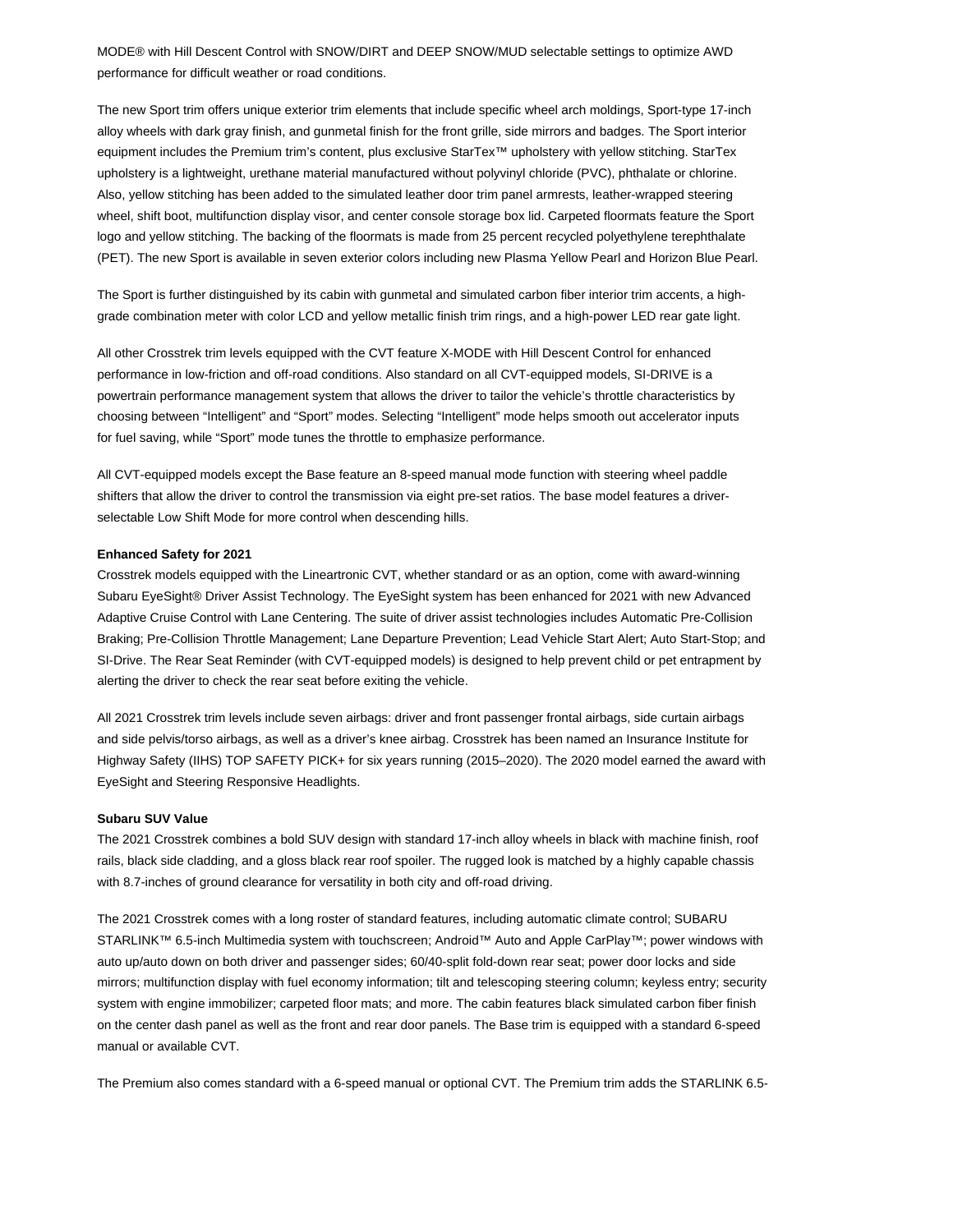inch Multimedia Plus; STARLINK Safety and Security features; fog lights; All-Weather Package (heated front seats, windshield and exterior mirrors); body-color exterior mirrors; dual USB input ports; On/Off automatic headlights linked to windshield wiper operation; and Welcome Lighting. In addition, the Premium trim upgrades comfort and conveniences with a 6-speaker sound system; retractable cargo cover; cargo tray; leather-wrapped steering wheel and shift lever handle; and more.

An option package for Premium adds a Power Moonroof; Blind-Spot Detection with Lane Change Assist and Rear Cross-Traffic Alert; 6-way power driver's seat; and Keyless Access with Push-Button Start.

The Limited continues as the top of the model line and is distinguished by standard LED Steering Responsive Headlights with Automatic Height Adjustment Control and LED daytime running lights. LED fog lights are also standard.

In addition to the standard 182-hp 2.5-liter BOXER engine and CVT, the Limited comes equipped with exclusive 18 inch alloy wheels in black with machine finish and body-color exterior mirrors with integrated turn signals. The Limited further bolsters driver assistance with standard High Beam Assist; Reverse Automatic Braking; and Blind-Spot Detection with Lane Change Assist and Rear Cross-Traffic Alert.

The Limited cabin features black or gray leather with orange stitching on seats, door armrests and instrument panel, plus a 6-way power driver's seat. Standard amenities include leather-wrapped steering wheel and shift lever handle; Keyless Access with Push-Button Start; STARLINK 8.0-inch Multimedia Plus system; and high-grade multifunction display with color LCD.

An optional Power Moonroof is available on the Limited. A more robust option package adds the moonroof along with the STARLINK 8-inch Multimedia with Navigation powered by TomTom® and Harman Kardon® premium audio.

#### **STARLINK Multimedia**

All STARLINK Multimedia systems for the 2021 Subaru Crosstrek feature a high-resolution touchscreen; smartphone integration with Apple CarPlay, Android Auto and Bluetooth® hands-free phone and audio streaming connectivity; voice activated controls for phone; and AM/FM stereo. The 6.5-inch Multimedia Plus that is standard on Premium and Sport adds a single-disc CD player, SiriusXM® All-Access Radio, SiriusXM Travel Link® (4-month free subscription), STARLINK apps, Wi-Fi hotspot capability (subscription required), and HD Radio®.

The 8.0-inch Multimedia Plus, standard on Limited and optional for others, adds over-the-air updates and Near Field Communication to the list of features. The top-of-the-line 8.0-inch Multimedia with Navigation, optional for Limited, adds voice-activated navigation powered by TomTom (3-year free over-the-air map updates) and SiriusXM Traffic (3-year free subscription) and SiriusXM Travel Link (upgraded to 3-year free subscription).

#### **STARLINK Connected Services**

There are three packages for STARLINK connected services available on Premium, Sport, and Limited trims. The STARLINK Safety Plus Package includes SOS emergency assistance, enhanced roadside assistance, advanced automatic collision notification, maintenance notifications, monthly vehicle health report, and diagnostic alerts.

For even greater peace of mind, the STARLINK Safety Plus & Security Plus Package adds remote engine start with climate control; stolen vehicle recovery service; vehicle security alarm notification; remote lock/unlock; remote horn and lights; and remote vehicle locator. Also, parenting features including boundary, speed, and curfew alerts are part of the service. The STARLINK Concierge Package adds the convenience of in-vehicle assistance with restaurant and hotel reservations, purchasing tickets for sporting/theater events and scheduling service appointments.

### **About Subaru of America, Inc.**

Subaru of America, Inc. (SOA) is a wholly owned subsidiary of Subaru Corporation of Japan. Headquartered at a zero-